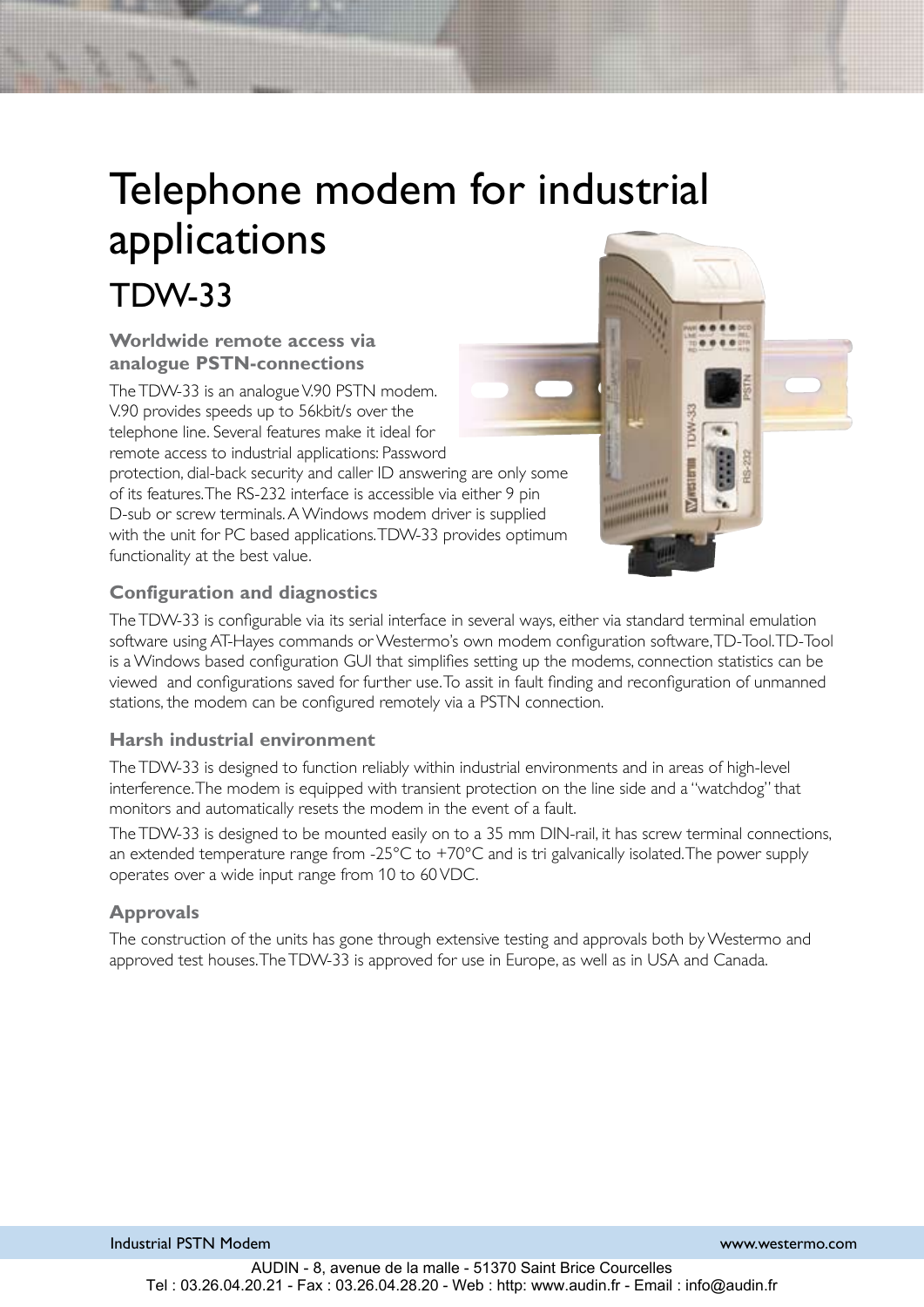

#### **Interfaces**



Applications, interfaces www.westermo.com

AUDIN - 8, avenue de la malle - 51370 Saint Brice Courcelles Tel : 03.26.04.20.21 - Fax : 03.26.04.28.20 - Web : http: www.audin.fr - Email : info@audin.fr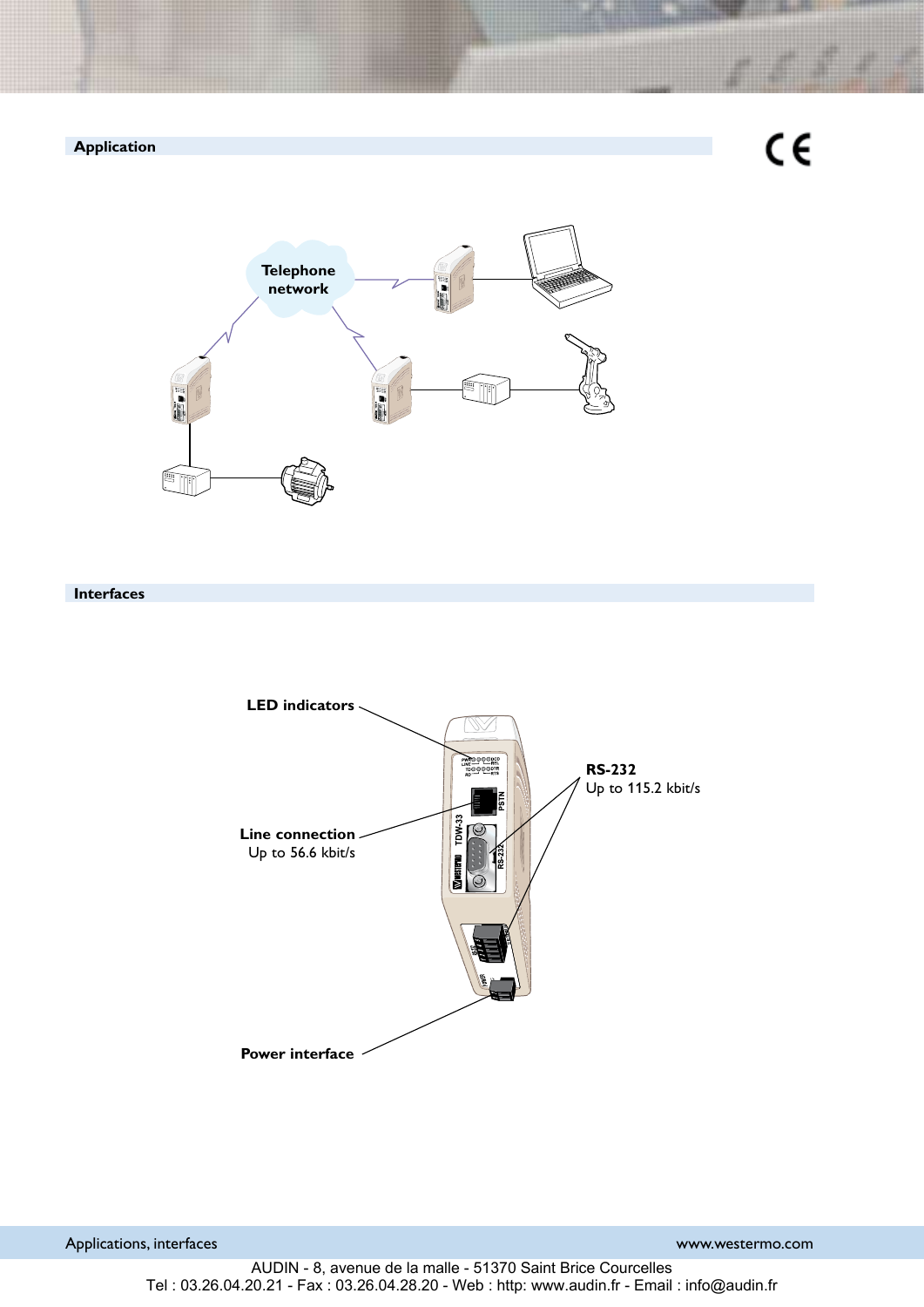# Technical Data

| <b>Power LV</b>               |                                                                                          |  |  |  |
|-------------------------------|------------------------------------------------------------------------------------------|--|--|--|
| Rated voltage                 | 12 to 48 VDC or 12 to 34 VAC                                                             |  |  |  |
| Operating voltage             | 10 to 60 VDC or 10 to 42 VAC                                                             |  |  |  |
| Rated current                 | 150 mA @ 12 VDC<br>70 mA @ 24 VDC<br>40 mA @ 48 VDC<br>150 mA @ 12 VAC<br>70 mA @ 24 VAC |  |  |  |
| Rated frequency               | DC:<br>$AC: 48 - 62 Hz$                                                                  |  |  |  |
| Inrush current <sup>2</sup> t | $0.25 A^2s$                                                                              |  |  |  |
| Startup current*              | 0.30 Apeak                                                                               |  |  |  |
| Polarity                      | Polarity independent                                                                     |  |  |  |
| Isolation to                  | All other ports 3 kVrms 50 Hz 1 min                                                      |  |  |  |
| Connection                    | Detachable screw terminal                                                                |  |  |  |
| Connector size                | $0.2 - 2.5$ mm <sup>2</sup> (AWG 24-12)                                                  |  |  |  |
| Shielded cable                | Not required                                                                             |  |  |  |

\* External supply current capability for proper startup

| <b>Public Switched Telephone Network (PSTN)</b> |                                                                         |  |  |  |
|-------------------------------------------------|-------------------------------------------------------------------------|--|--|--|
| Electrical specification                        | Public Switched Telephone Network                                       |  |  |  |
| Data rate                                       | 300 bit/s $-$ 56.6 kbit/s                                               |  |  |  |
| Protocol                                        | Bell103, Bell212, V.21, V.22, V.22Bis, V.23C, V.32, V.32Bis, V.34, V.90 |  |  |  |
| Protection                                      | Installation Fault Tolerant (up to $\pm 60 \text{ V}$ )                 |  |  |  |
| Isolation to                                    | Power port 3 kVrms 50 Hz 1 min                                          |  |  |  |
|                                                 | RS-232 2 kVrms 50 Hz 1 min                                              |  |  |  |
| Connection                                      | <b>RI-11C</b>                                                           |  |  |  |
| Shielded cable                                  | Not required                                                            |  |  |  |

| <b>RS-232</b>            |                                                                                  |  |  |  |  |
|--------------------------|----------------------------------------------------------------------------------|--|--|--|--|
| Electrical specification | <b>EIA/TIA-232</b>                                                               |  |  |  |  |
| Data rate                | 1200 bit/s $-$ 115.2 kbit/s                                                      |  |  |  |  |
| Data format              | 7 or 8 data bits, Odd, even or none parity, 1 or 2 stop bits; $\Sigma$ 9-12 bits |  |  |  |  |
| Protocol                 | Transparent                                                                      |  |  |  |  |
| Retiming                 | Yes                                                                              |  |  |  |  |
| Transmission range       | Cable length $\leq 15$ m                                                         |  |  |  |  |
| Isolation to             | Power port 3 kVrms 50 Hz 1 min                                                   |  |  |  |  |
|                          | RS-232 2 kVrms 50 Hz 1 min                                                       |  |  |  |  |
| Connection               | 9-pin D-sub female (DCE) and Detachable screw terminal (DCE)                     |  |  |  |  |
| Connector size           | Detachable screw terminal $0.2 - 2.5$ mm <sup>2</sup> (AWG $24 - 12$ )           |  |  |  |  |
| Shielded cable           | Not required **                                                                  |  |  |  |  |
| Conductive housing       | Isolated to all other circuits                                                   |  |  |  |  |

\*\* To minimise the risk of interference, a shielded cable is recommended when the cable is located inside 3 m boundary to the rails and connected to this port. The cable shield should be properly connected (360°) to an earthing point within 1 m from this port. This earthing point should have a low impedance connection to the conductive enclosure of the apparatus cabinet, or similar, where the unit is built-in. This conductive enclosure should be connected to the earthing system of an installation and may be directly connected to the protective earth.

#### www.westermo.com and the community of the community of the community of the community of the community of the community of the community of the community of the community of the community of the community of the community